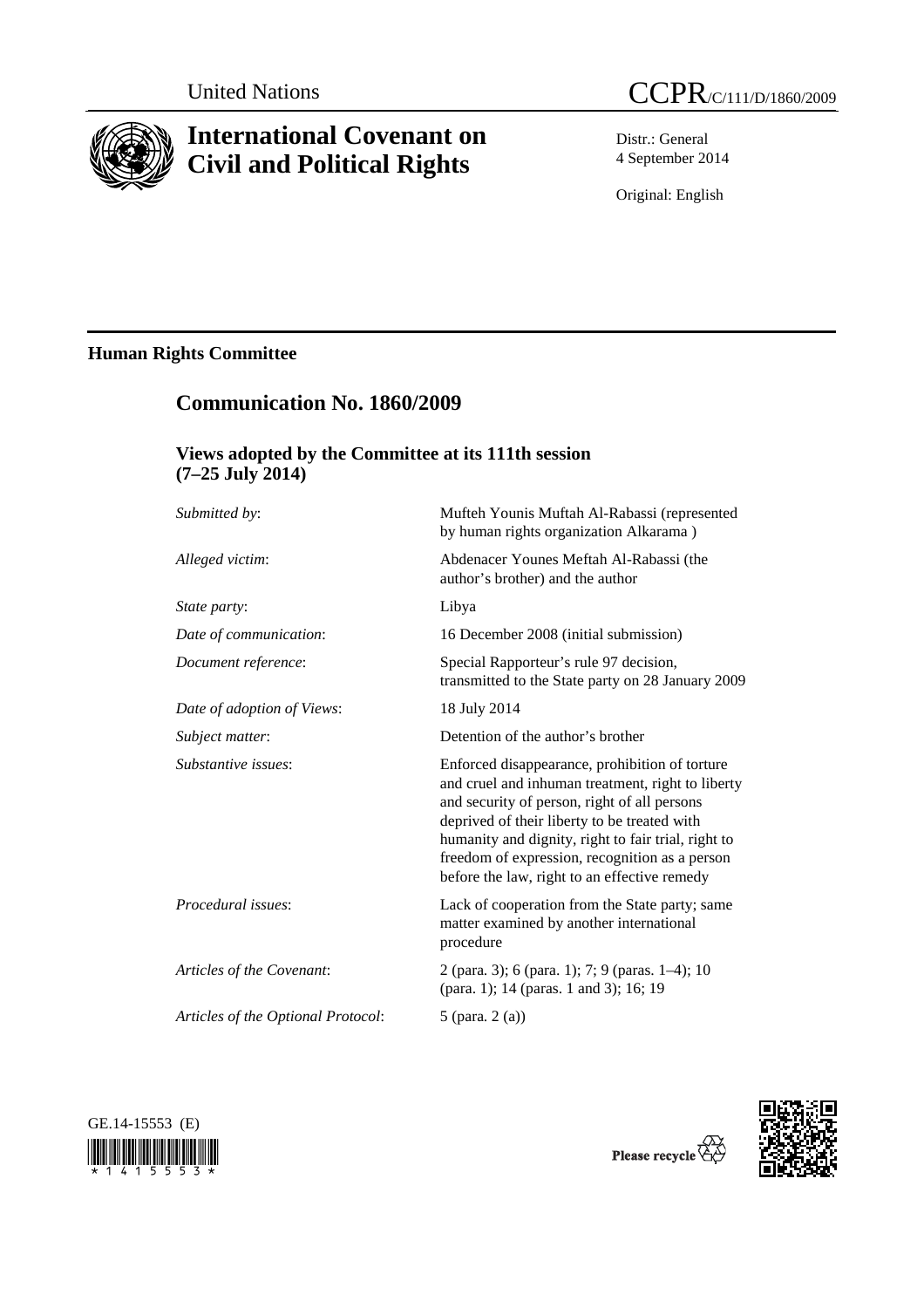# **Annex**

# **Views of the Human Rights Committee under article 5, paragraph 4 of the Optional Protocol to the International Covenant on Civil and Political Rights (111th session)**

concerning

## **Communication No. 1860/2009**\*

| <i>Submitted by:</i>   | Mufteh Younis Muftah Al-Rabassi (represented<br>by human rights organization Alkarama) |
|------------------------|----------------------------------------------------------------------------------------|
| Alleged victim:        | Abdenacer Younes Meftah Al-Rabassi (the<br>author's brother), and the author           |
| <i>State party:</i>    | Libya                                                                                  |
| Date of communication: | 16 December 2008 (initial submission)                                                  |

*The Human Rights Committee*, established under article 28 of the International Covenant on Civil and Political Rights,

*Meeting* on 18 July 2014,

*Having concluded* its consideration of communication No. 1860/2009, submitted to the Human Rights Committee on behalf of Mufteh Younis Muftah Al-Rabassi under the Optional Protocol to the International Covenant on Civil and Political Rights,

*Having taken into account* all written information made available to it by the author of the communication,

*Adopts* the following:

### **Views under article 5, paragraph 4, of the Optional Protocol**

1.1 The author of the communication is Mufteh Younis Muftah Al-Rabassi, a Libyan national born in 1959. He claims that his brother, Abdenacer Younes Meftah Al-Rabassi, a Libyan national born in 1965, is a victim of violations by Libya<sup>1</sup> of articles 2, paragraph 3; 6, paragraph 1; 7; 9, paragraphs 1 to 4; 10, paragraph 1; 14, paragraphs 1 and 3; 16; and 19 of the Covenant. The author also claims that he himself is a victim of a violation of articles 2, paragraph 3; and 7 of the Covenant. The author is represented.

 <sup>\*</sup> The following members of the Committee participated in the examination of the present communication: Yadh Ben Achour, Lazhari Bouzid, Christine Chanet, Cornelis Flinterman, Yuji Iwasawa, Walter Kälin, Zonke Zanele Majodina, Gerald L. Neuman, Sir Nigel Rodley, Dheerujlall Seetulsingh, Anja Seibert-Fohr, Yuval Shany, Konstantine Vardzelashvili, Margo Waterval and Andrei Paul Zl<sup>ă</sup>tescu. 1

 $1$  The Optional Protocol entered into force for Libya on 16 May 1989.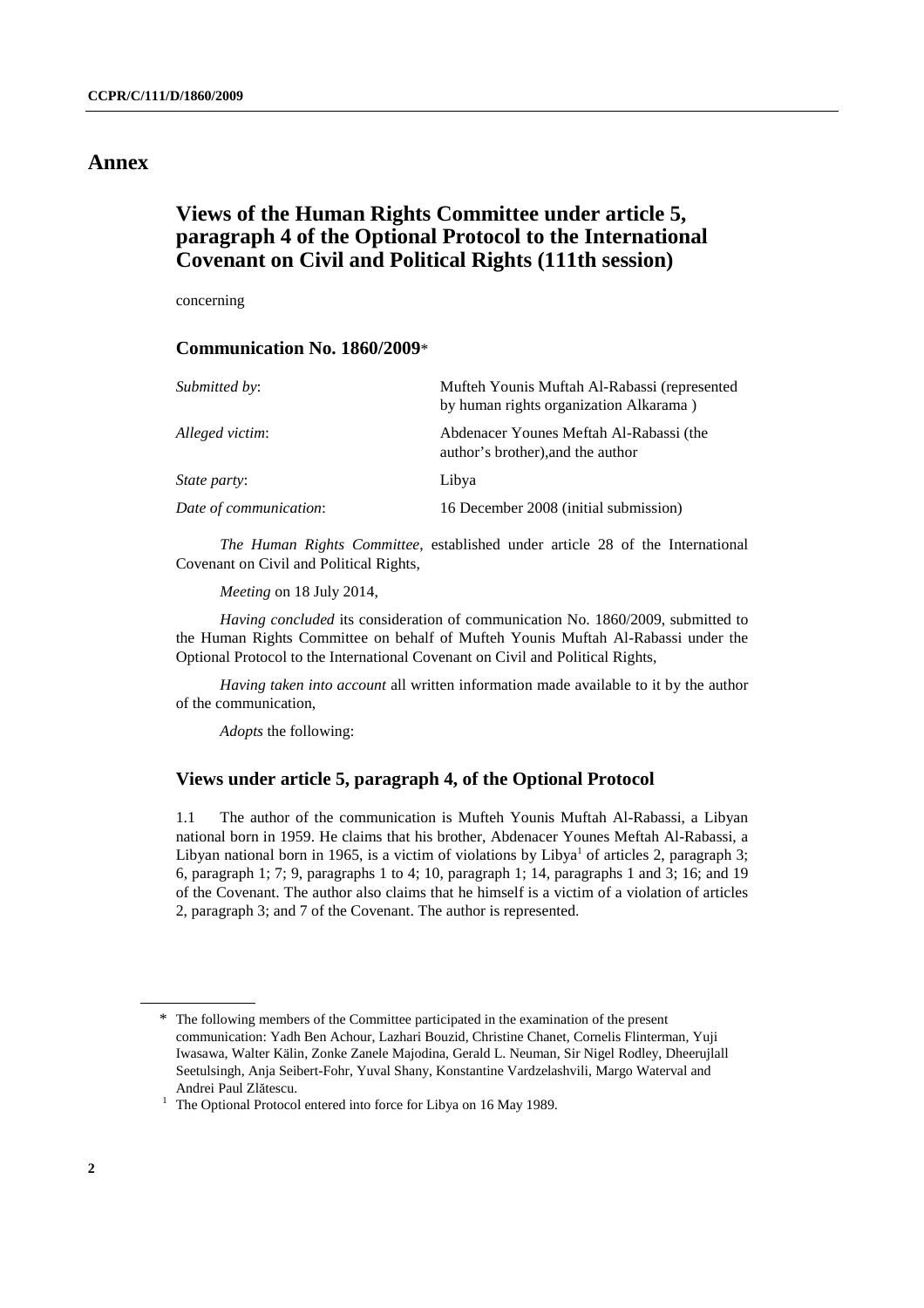1.2 On 28 January 2009, the Committee acting through its Special Rapporteur on New Communications and Interim Measures, requested the State party to adopt all necessary measures to protect the life, safety and personal integrity of the author's brother, so as to avoid irreparable damage to him, and to inform the Committee of the measures taken by the State party in compliance with this request within 30 days.

### **Facts as submitted by the author**

2.1 Abdenacer Younes Meftah Al-Rabassi, a social worker and former employee of the Social Security Bureau of Bani Walid, was arrested on 3 January 2003 by agents of the Libyan Interior Security Agency. No reasons for his arrest were given. He was taken to the Interior Security Office in Bani Walid and transferred to Tripoli on 5 January 2003. He was held in incommunicado detention for six months at an undisclosed location during which time his family did not know his whereabouts. Throughout this period Mr. Al-Rabassi was subjected to torture, ill-treatment and inhuman conditions of detention, which included holding him in an isolated cell which he was never allowed to leave.

2.2 The author believes that the arrest was linked to an e-mail Mr. Al-Rabassi had sent to the *Arab Times*, an Arab-American online newspaper, in June 2002, in which he criticized the political leadership of Libya and sought the assistance of the *Arab Times* for the publication of a book on the political and economic situation in Libya. He also requested that his message be kept confidential.

2.3 On 26 June 2003, Mr. Al-Rabassi was indicted by the People's Court, a special court, accused of "having undermined the prestige of the leader of the revolution", in contravention of article 164 of the Libyan Penal Code. $^2$  On 28 July 2003, he was sentenced to 15 years' imprisonment. At the time of the author's initial submission, Mr. Al-Rabassi was still serving his sentence at Abu-Salim Prison in Tripoli.

2.4 Mr. Al-Rabassi was not allowed access to a lawyer at any stage during his incommunicado detention or during the proceedings before the Court. The hearing at the People's Court was held in private session and Mr. Al-Rabassi's close family members were prohibited from attending.

2.5 For two years, in 2006 and 2007, and without explanation, the family of Mr. Al-Rabassi was prohibited from visiting him in prison. The author claims that during this period Mr. Al-Rabassi was prevented from having any contact with his family or the outside world. He was detained without any protection by the legal system, as the only persons aware that he was detained were the detaining officials. In 2008, they were allowed to visit him on two occasions, after they learned from other prisoners' families that visits were being allowed.

2.6 Mr. Al-Rabassi's case was brought to the attention of the Working Group on Arbitrary Detention, which on 30 August 2005 rendered its opinion No. 27/2005. After deploring the lack of cooperation of the State party, the Working Group concluded that Mr. Al-Rabassi's deprivation of liberty was arbitrary and requested the State party to remedy the situation and bring it into conformity with the provisions of the Covenant.

2.7 The author contends that domestic remedies were neither available nor effective in Libya for victims of human rights violations, due to the lack of independence of the judiciary. The People's Court was created to try political offences outside the ordinary judicial system and became notorious for politically motivated and biased trials.

 $2$  The order to execute the verdict of imprisonment, a copy of which is contained in the file, indicates that the crime committed was "challenging Al-Fateh revolution and its leader and committing a violent act against the Republic Regime".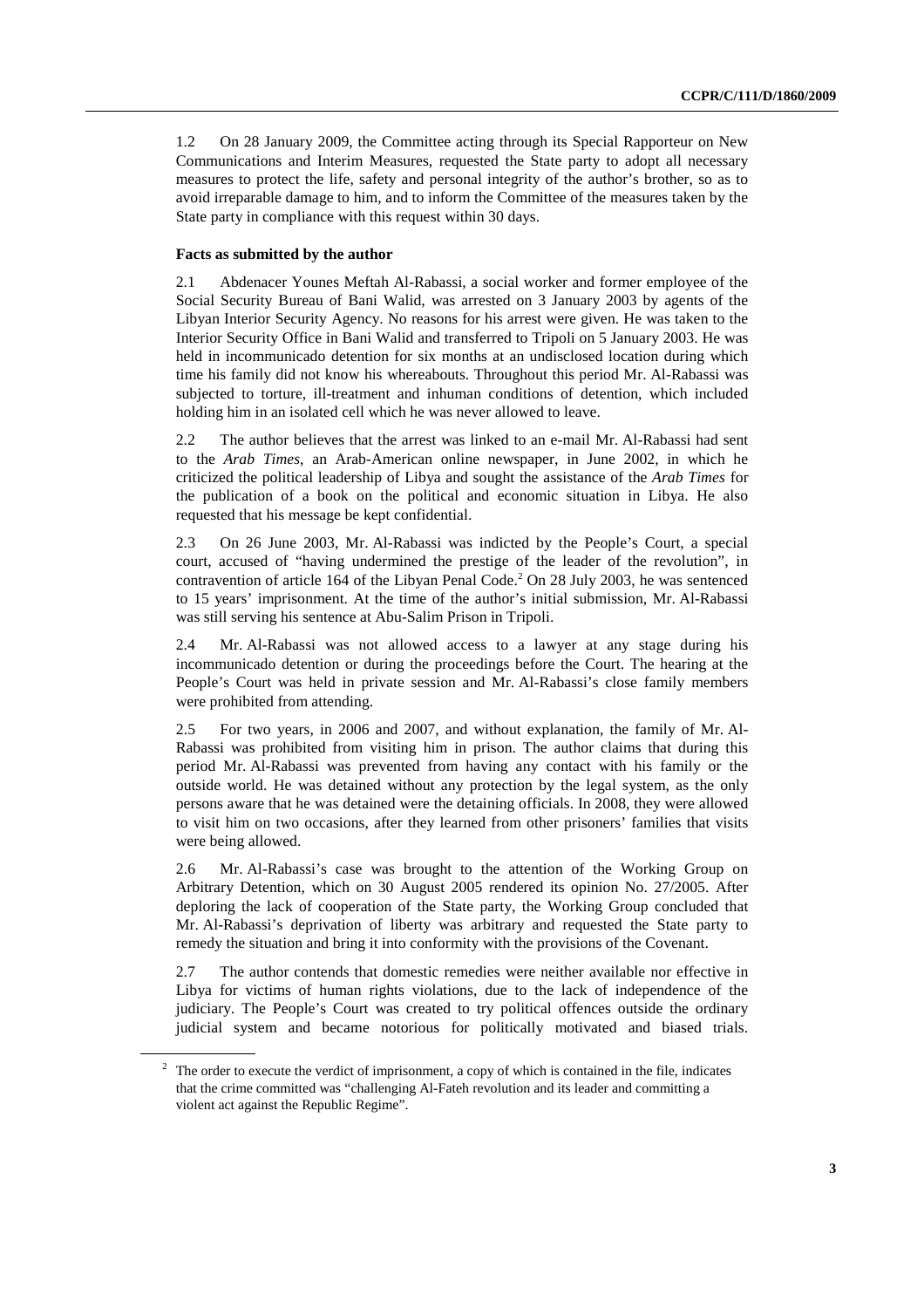Furthermore, fear of reprisals in cases of politically motivated abuses rendered any judicial remedy unavailable or ineffective. The fact that Mr. Al-Rabassi was tried by a special court shows that the Libyan authorities deemed his case to be political in nature. Political involvement often led to harassment, pressure, threats, deprivation of liberty, torture or murder, both against those seen to be opposing the regime and against their families. Thus, in view of the ineffectiveness of local remedies and the de facto unavailability of any such remedies (owing to a general fear of reprisals against anyone seen to be associated with political detainees), the author submits that he should be excused from exhausting national remedies.

2.8 Notwithstanding the foregoing, the author and his family tried other non-judicial channels to challenge the legality of Mr. Al-Rabassi's detention. Thus, they submitted the case to the Working Group on Arbitrary Detention and forwarded its opinion through a letter sent to the President of the Gaddafi International Foundation for Charity Associations. No response was received from the Foundation. In 2005 and 2006, the family contacted the "people's leadership" (local organizations dealing with social welfare), both in Bani Walid and at the national level, to seek assistance regarding Mr. Al-Rabassi's detention. However, all such endeavours were to no avail.

#### **The complaint**

3.1 The author claims that the State party violated article 6 of the Covenant by virtue of subjecting his brother to unacknowledged and incommunicado detention between January and June 2003. Placing the detainee entirely at the mercy of detaining officials is a situation that lent itself to serious abuses and constituted a grave threat to his life.

3.2 The author also claims that by subjecting his brother to enforced disappearance, torture and inhumane treatment while in custody, the State party violated article 7 of the Covenant. His brother was subjected to enforced disappearance twice. Firstly, during the six months that followed his arrest, in the course of which he was denied any communication with his family or a lawyer, as well as any judicial scrutiny of his detention. Secondly, in the two-year period of 2006 and 2007, when he was prevented from having any contact with his family or the outside world. In addition, Mr. Al-Rabassi was subjected to torture according to testimonies from former co-prisoners, which also constitutes a violation of article 7 of the Covenant.

3.3 The author claims that his brother was also a victim of violations of article 9. The interior security agents arrested him without any legal basis and without any reference to a judicial authority or any justification in law for their actions. He was held in pre-trial detention for a period that substantially exceeded the maximum period permitted under Libyan law. Articles 122 and 123 of the Libyan Code of Criminal Procedure provide for a maximum period of up to 15 days in custody, which may be extended to 45 days only if the examining magistrate deems it necessary. Hence, his detention for more than six months before indictment and sentence was also unlawful. This amounts to a violation of article 9, paragraph 1, of the Covenant.

3.4 With regard to article 9, paragraph 2, the author submits that this provision was violated because the agents who carried out the arrest did not present a warrant, nor did they give any reasons for the arrest. Mr. Al-Rabassi was officially informed of the charges against him only six months later. Furthermore, both the delay in bringing him before a judicial authority after his arrest and the failure to bring him to trial within a reasonable time or release him constitute a violation of article 9, paragraph 3.

3.5 Mr. Al-Rabassi was deprived of the possibility of challenging the legality of his detention before a court and had no access to legal counsel, family or any other person who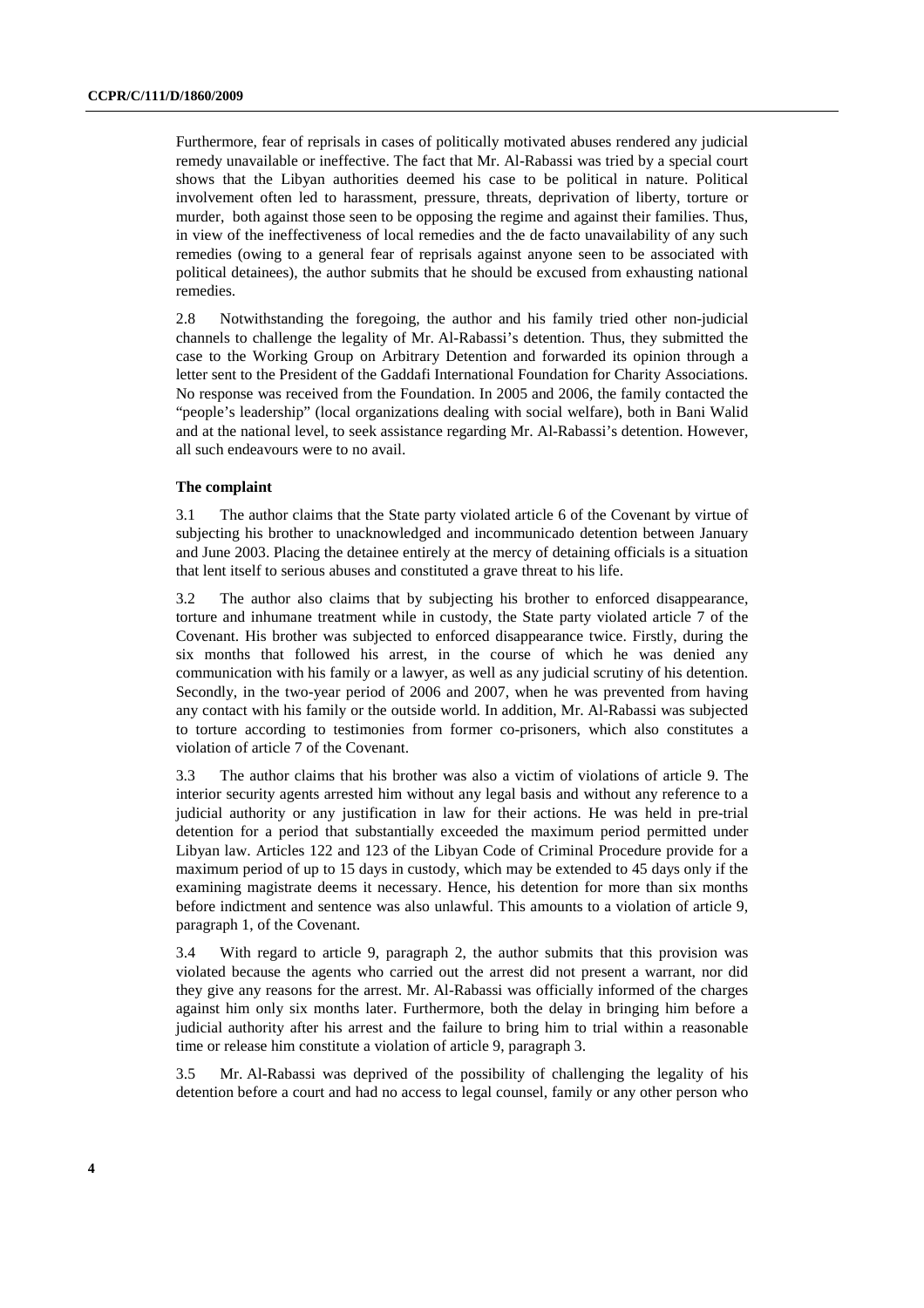could have initiated a legal procedure on his behalf. These facts constitute a violation of article 9, paragraph 4, of the Covenant.

3.6 Since Mr. Al-Rabassi was subjected to torture and cruel, inhuman and degrading treatment, in violation of article 7, while in custody, it is evident that he was not treated with humanity and respect for his dignity. Thus, the above-mentioned incidents also entail a violation of article 10 of the Covenant.

3.7 The State party violated Mr. Al-Rabassi's right to a fair trial. His hearing was held before a special tribunal, outside the regular judicial system, without objective and reasonable grounds, which in itself constitutes a violation of the right to equality before the courts. Furthermore, there was no separation of powers in Libya and the courts were under the control of Colonel Gadaffi, who could intervene in and change judgements, or even sit in at a court of appeal. This lack of delineation between the executive and judicial powers in the Libyan court system in general, as well as the practice of blatant political interference in judgements, clearly indicates that the tribunal that tried Mr. Al-Rabassi could not have met the requirement of independence set by article 14, paragraph 1, of the Covenant. Furthermore, the court hearings were not held in public and Mr. Al-Rabassi's family was not allowed to attend them. The author further claims that the fact that his brother was unable to avail himself of the assistance of a lawyer constitutes a violation of article 14, paragraph 3 (b).

3.8 The author claims that his brother's right to recognition as a person before the law was violated due to his enforced disappearance, in violation of article 16 of the Covenant.

3.9 The author refers to the opinion of the Working Group on Arbitrary Detention, according to which the e-mail sent by Mr. Al-Rabassi to the *Arab Times* in June 2002 — in which he apparently expressed a critical opinion about the supreme political leader of Libya — would not have transgressed the permissible limits of his freedom of expression. Mr. Al-Rabassi merely sought the assistance of the *Arab Times* for the publication of a book. It is therefore contended that his deprivation of liberty was motivated by his exercising the right to freedom of expression, and amounts to a violation of article 19, paragraphs 1 and 2. There is no justification for the actions of the State party under article 19, paragraph 3.

3.10 The author contends that he and his family suffered extreme emotional and psychological anguish owing to their inability to obtain information about his brother's fate and their fear for his safety during the periods when he had disappeared. Accordingly, the State party also violated article 7.

3.11 The author submits that his brother and himself are victims of a violation of article 2, paragraph 3, as they were unable to obtain any redress from the State party for the above-mentioned violations. In addition to that, during the time Mr. Al-Rabassi was subjected to enforced disappearance he was in a position where it was de facto impossible for him to seek any kind of remedy for the violation of his rights. The State party not only failed to investigate such violations but also continued to violate his rights by, inter alia, the continuous arbitrary deprivation of his liberty. This fact also constitutes a violation of article 2, paragraph 3. Furthermore, the violations against Mr. Al-Rabassi took place within a wider context of similar violations that the State party failed to address, including the large number of enforced disappearances and persistent reports of arbitrary arrest, incommunicado detention and long periods of pretrial detention.

3.12 Lastly, the failure to protect the rights under articles 6, 7, 9, 10, 14, 16 and 19 amounts in itself to an autonomous violation of the said articles read in conjunction with article 2, paragraph 3.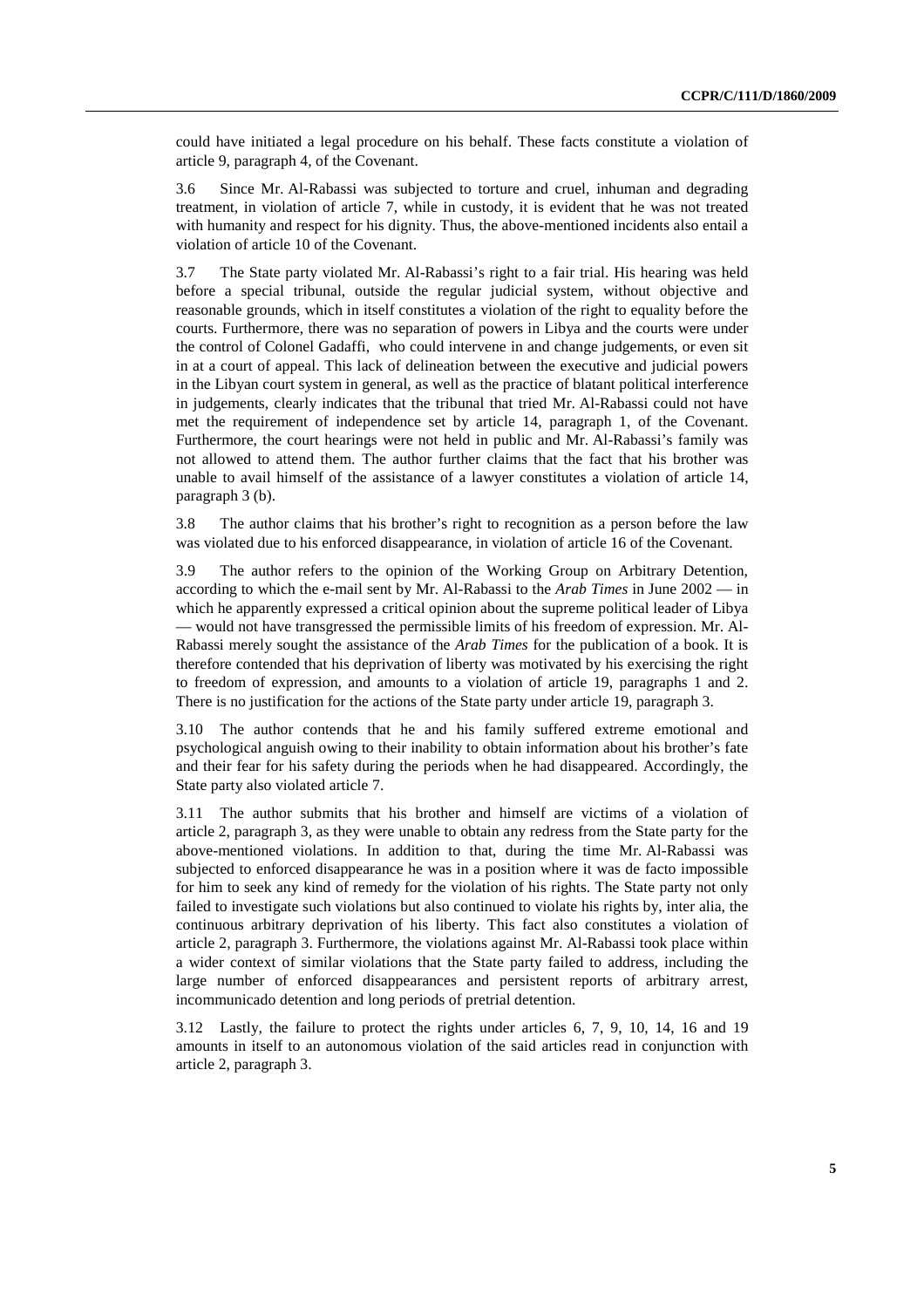#### **Lack of cooperation from the State party**

4. On 28 January 2009, the Committee requested the State party to submit its observations on the admissibility and merits of the communication within six months. Despite reminders sent on 16 October 2009, 24 August 2010 and 31 January 2011, the information requested was not received. The Committee regrets the State party's failure to provide any information on the admissibility and merits of the author's claims. It recalls that, in accordance with article 4, paragraph 2, of the Optional Protocol, the State party concerned is required to submit to the Committee written explanations or statements clarifying the matter and indicating the measures, if any, that have been taken by the State to remedy the situation. In the absence of a reply from the State party, the Committee must give due weight to those allegations by the author that have been properly substantiated.<sup>3</sup>

#### **Additional information submitted by the author**

5. On 10 April 2014, the author informed the Committee that Mr. Al-Rabassi had been released from prison on 8 March 2010. He did not have any additional information to provide and wished the communication to be examined by the Committee.

#### **Issues and proceedings before the Committee**

#### *Consideration of admissibility*

6.1 Before considering any claim contained in a communication, the Committee must decide, in accordance with rule 93 of its rules of procedure, whether the communication is admissible under the Optional Protocol.

6.2 As required, under article 5, paragraph 2 (a), of the Optional Protocol, the Committee must ascertain that the same matter is not being examined under another procedure of international investigation or settlement. The Committee notes that in its Opinion No. 27/2005, adopted on 30 August 2005, the Working Group on Arbitrary Detention found the detention of Mr. Al-Rabassi to be arbitrary. The Committee recalls its jurisprudence to the effect that article 5, paragraph 2 (a), of the Optional Protocol applies only when the same matter that is before the Committee is being examined under another procedure of international investigation or settlement. As the Working Group on Arbitrary Detention had already concluded its consideration of the case before the present communication was submitted to the Committee, the Committee will not address the issue of whether consideration of a case by the Working Group is "another procedure of international investigation or settlement" under article 5, paragraph 2 (a), of the Optional Protocol.<sup>4</sup> Consequently, the Committee considers that there are no obstacles to the admissibility of the communication under this provision of the Optional Protocol.

6.3 With regard to the exhaustion of domestic remedies, the Committee reiterates its concern that, in spite of first transmittal of the communication and the subsequent three

<sup>3</sup> See, inter alia, communications No. 1913/2009 *Abushaala* v. *Libyan Arab Jamahiriya*, Views adopted on 18 March 2013, para. 6.1; No. 1751/2008 *Aboussedra* v. *Libyan Arab Jamahiriya*, Views adopted on 25 October 2010, para. 4; No. 1640/2007 *El Abani* v. *Libyan Arab Jamahiriya*, Views adopted on 26 July 2010, para. 4; No. 1776/2008, *Salem Saad Ali Bashasha* v*. Libyan Arab Jamahiriya*, Views adopted on 8 March 2008, para. 4.2; No. 1422/2005, *El Hassy* v. *Libyan Arab Jamahiriya*, Views adopted on 24 October 2007, para. 4; No. 1295/2004, *El Alwani* v. *Libyan Arab Jamahiriya*, Views adopted on 11 July 2007, para. 4; No. 1208/2003, *Kurbonov* v. *Tajikistan*, Views adopted on 16 March 2006, para. 4; and No. 760/1997, *Diergaardt et al.* v. *Namibia*, Views adopted on 25 July 2000, para. 10.2. 4

Communication No. 1940/2010, *Cedeño* v*. Venezuela*, Views adopted on 29 October 2012, para. 6.2.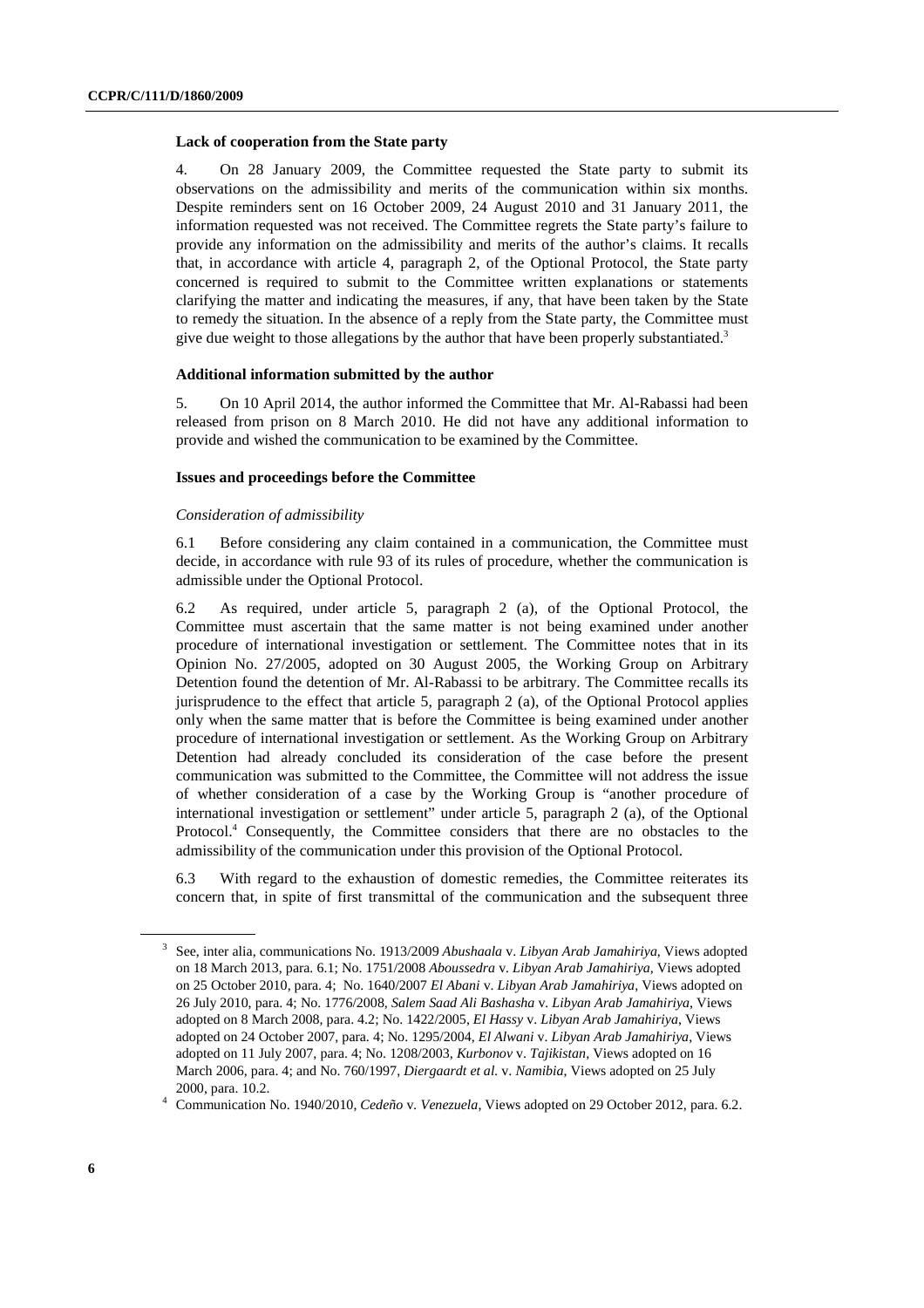reminders addressed to the State party, no observations on the admissibility or merits of the communication have been received. In the circumstances, the Committee finds that it is not precluded from considering the communication under article 5, paragraph 2 (b), of the Optional Protocol.

6.4 As to the alleged violation of article 19, paragraphs 1 and 2, of the Covenant, the Committee considers that the limited information contained in the file does not allow it to conclude that the arrest and subsequent conviction of Mr. Al-Rabassi was linked to the message he addressed in 2002 to the *Arab Times* newspaper. Accordingly, it considers that this claim has been insufficiently substantiated and declares it inadmissible under article 2 of the Optional Protocol.

6.5 The Committee considers that the author's remaining claims regarding violations of Mr. Al-Rabassi's rights under article 2, paragraph 3; article 6, paragraph 1; article 7; article 9, paragraphs 1–4; article 10, paragraph 1; article 14, paragraphs 1 and 3 (b); and article 16, as well as the claims regarding the violation of the author's rights under articles 2, paragraph 3, and article 7 have been sufficiently substantiated for purposes of admissibility. It therefore declares the communication admissible and proceeds to its examination of the merits.

#### **Consideration of the merits**

7.1 The Committee has considered the present communication in the light of all information made available to it, in accordance with article 5, paragraph 1, of the Optional Protocol.

7.2 The Committee takes note of the author's claims regarding the detention of his brother, his enforced disappearance, his subsequent trial at the People's Court and his imprisonment at Abu-Salim Prison. The Committee also notes that the State party has not provided observations regarding these claims. The Committee reaffirms that the burden of proof cannot rest solely on the author of the communication, especially considering that the author and the State party do not always have equal access to evidence and that frequently the State party alone has access to the relevant information.<sup>5</sup> It is implicit in article 4, paragraph 2, of the Optional Protocol that the State party has the duty to investigate in good faith all allegations of violations of the Covenant made against it and its representatives and to provide the Committee with the information available to it. In cases where the author has submitted allegations to the State party that are corroborated by credible evidence and where further clarification depends on information that is solely in the hands of the State party, the Committee may consider the author's allegations substantiated in the absence of satisfactory evidence or explanations to the contrary presented by the State party.

7.3 The Committee notes that Mr. Al-Rabassi was arrested by interior security agents on 3 January 2003 and held at an undisclosed location, with no possibility of communicating with the outside world for around six months. It also notes that while he was serving his sentence in Abu-Salim Prison, his family was refused authorization to visit him for almost two years in 2006 and 2007, during which time they were also unable to have any contact with him. The Committee recalls its jurisprudence that, in cases of enforced disappearance, the deprivation of liberty followed by a refusal to acknowledge the deprivation of liberty or by concealment of the fate of the disappeared person removes the person from the protection of the law and places his or her life at a serious and constant risk for which the

<sup>5</sup> See *El Hassy* v. *Libyan Arab Jamahiriya* (note 3 above), para. 6.7; No. 1297/2004, *Medjnoune v. Algeria*, Views adopted on 14 July 2006, para. 8.3; and No. 1804/2008, *Il Khwildy* v. *Libyan Arab Jamahiriya*, Views adopted on 1 November 2012, para. 7.2.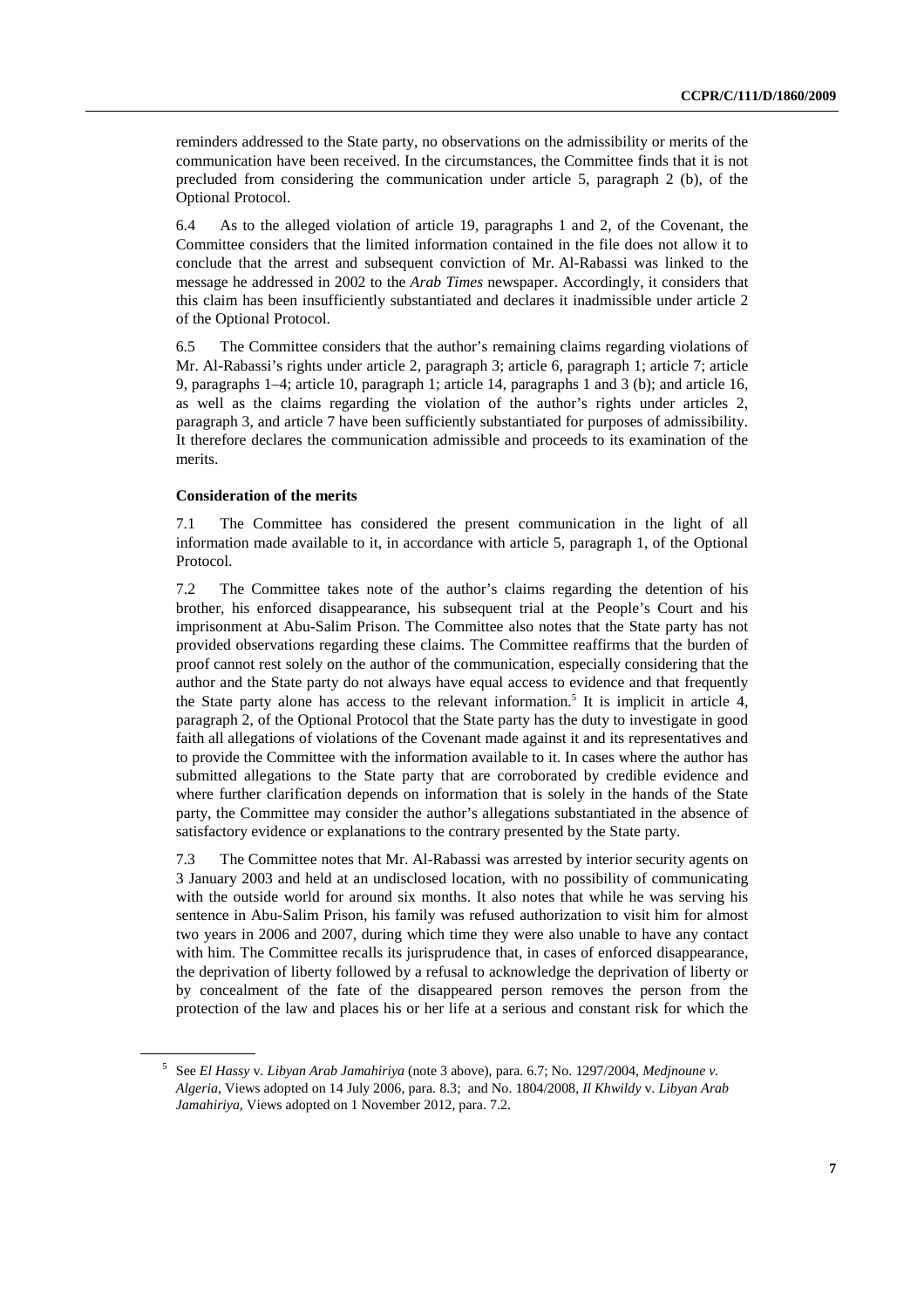State is accountable.<sup>6</sup> In the present case, the Committee notes that the State party has produced no evidence to show that it met its obligation to protect the life of Mr. Al-Rabassi during the six months after his detention on 3 January 2003 and during the time he was deprived of contact with his family while serving his sentence in Abu-Salim Prison. Indeed, the Committee, through previous cases, is also aware that other persons held in circumstances such as those endured by Mr. Al-Rabassi have been found to have been killed or failed to reappear alive. Accordingly, the Committee concludes that the State party failed in its duty to protect Mr. Al-Rabassi's life, in violation of article 6, paragraph 1, of the Covenant.<sup>7</sup>

7.4 The Committee recognizes the degree of suffering involved in being held without any contact with the outside world. It recalls its general comment No. 20 on article 7, which recommends that States parties should make provisions against incommunicado detention. It notes that in the present case, Mr. Al-Rabassi was arrested on 3 January 2003, after which time and for a period of six months he was kept incommunicado in an undisclosed location, with no access to family, lawyer or anyone from the outside world, and was held in isolation in a cell which he was not allowed to leave. The Committee also notes that after Mr. Al-Rabassi was sentenced, family visits at Abu-Salim Prison where he was held were interrupted for two years, during which time he had no contact with the outside world. In the absence of information from the State party that would contradict the aforementioned, the Committee concludes that the facts as described amount to a violation of article 7 of the Covenant. Having reached this conclusion, the Committee will not examine the claims regarding the violation of article 10 for the same facts.

7.5 Regarding the alleged violation of article 9, paragraphs 1 to 4, the Committee notes the author's information that his brother was taken away without an arrest warrant and without being informed of the reasons for his arrest; that he was held in incommunicado detention for six months, a period which substantially exceeded the maximum period prescribed by Libyan law for pre-trial detention; and that during this time he was unable to challenge the legality of his detention or its arbitrary character and had no access to a lawyer or family member who could have made such challenge on his behalf. In the absence of any pertinent explanation from the State party, the Committee considers that the facts described constitute a violation of article 9 of the Covenant.<sup>8</sup>

7.6 Regarding the author's claims under article 14, the Committee notes that Mr. Al-Rabassi was sentenced to 15 years of imprisonment by a special court that is not independent from the executive; that the court's hearing was held in private session which not even family members could attend; and that he was not able to avail himself of the assistance of a lawyer. In the absence of any information from the State party, the Committee concludes that the trial and sentencing of Mr. Al-Rabassi in the circumstances described disclose a violation of article 14, paragraphs 1 and 3 (b), of the Covenant.

7.7 In respect of article 16, the Committee reiterates its established jurisprudence according to which intentionally removing a person from the protection of the law for a prolonged period of time may constitute a denial of his or her right to recognition as a person before the law if the victim was in the hands of the State authorities when last seen and if the efforts of his or her relatives to obtain access to effective remedies — including

<sup>&</sup>lt;sup>6</sup> See *Abushaala v. Libyan Arab Jamahiriya* (note 3 above), para. 6.2.<br><sup>7</sup> See *II Khwildwy, Libyan Arab Jamahiriya* (note 5 above), para. 7.12

See *Il Khwildy v. Libyan Arab Jamahiriya* (note 5 above), para. 7.12.

Ibid. para. 7.7; and communication No. 1297/2004, *Medjnoune* v. *Algeria*, Views adopted on 14 July 2006, para. 8.5.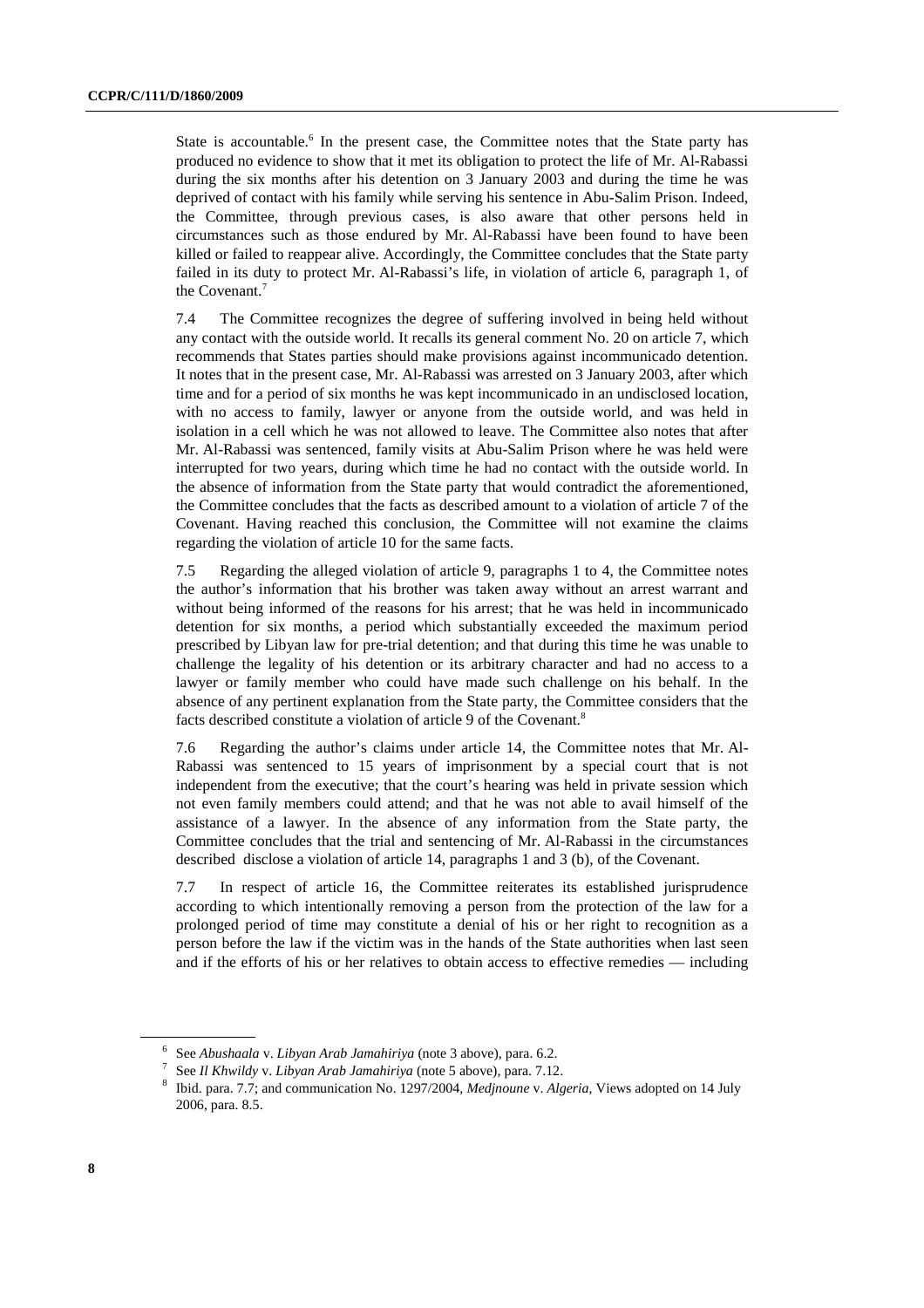judicial remedies (art. 2, para. 3, of the Covenant) — have been systematically impeded.<sup>9</sup> In the present case, the author alleges that the State party's authorities failed to provide Mr. Al-Rabassi's family with relevant information concerning his fate or whereabouts for long periods of time, and that the State party maintained at that time a climate of general fear of reprisals against anyone seen to be associated with political detainees. The State party has provided no evidence refuting these allegations. Accordingly, the Committee finds that during the periods when Mr. Al-Rabassi disappeared, he was deprived of the protection of the law, in violation of article 16 of the Covenant.

7.8 The author also invokes article 2, paragraph 3, of the Covenant, which requires States parties to ensure that individuals have accessible, effective and enforceable remedies for asserting the rights enshrined in the Covenant. The Committee reiterates the importance that it accords to States parties' establishment of appropriate judicial and administrative mechanisms for addressing alleged violations of rights under domestic law. It refers to its general comment No. 31, which states that failure by a State party to investigate allegations of violations could in and of itself give rise to a separate breach of the Covenant.<sup>10</sup> In the present case, the information before the Committee indicates that Mr. Al-Rabassi did not have access to an effective remedy, leading the Committee to find a violation of article 2. paragraph 3, read in conjunction with article 6, paragraph 1; article 7; article 9; article 14, paragraphs 1 and 3 (b); and article 16 of the Covenant.

7.9 The Committee notes the anguish and distress caused to the author by the incommunicado detention and disappearance of his brother. Recalling its jurisprudence, the Committee concludes that the facts before it reveal a violation of article 7 of the Covenant, read alone and in conjunction with article 2, paragraph 3, with respect to the author.<sup>11</sup>

8. The Committee, acting under article 5, paragraph 4, of the Optional Protocol, is of the view that the facts before it disclose a violation by the State party of articles 6, paragraph 1; 7; 9; 14, paragraphs 1 and 3 (b); and 16. It also discloses a violation of article 2, paragraph 3, read in conjunction with articles 6, paragraph 1; 7; 9; 14, paragraphs 1 and 3 (b); and 16 of the Covenant with regard to Mr. Al-Rabassi. Lastly, the Committee finds a violation of article 7, read alone and in conjunction with article 2, paragraph 3 of the Covenant with respect to the author.

9. In accordance with article 2, paragraph 3, of the Covenant, the State party is under an obligation to provide Mr. Al-Rabassi with an effective remedy by inter alia: (a) conducting a thorough and effective investigation into his detention, disappearance and unfair trial; (b) providing him with detailed information on the results of the investigation; (c) prosecuting, trying and punishing those responsible for the violations committed; and (d) providing adequate compensation to the author and Mr. Al-Rabassi for the violations suffered. The State party is also under an obligation to take steps to prevent similar violations in the future.

10. Bearing in mind that, by becoming a party to the Optional Protocol, the State party has recognized the competence of the Committee to determine whether or not there has been a violation of the Covenant and that, pursuant to article 2 of the Covenant, the State party has undertaken to ensure to all individuals within its territory or subject to its jurisdiction the rights recognized in the Covenant and to provide an effective and

<sup>9</sup> See communications No. 1640/2007, *El Abani* v. *Libyan Arab Jamahiriya*, Views adopted on 26 July 2010, para. 7.9; No. 1327/2004, *Grioua* v. *Algeria*, Views adopted on 10 July 2007, para. 7.8; and

No. 1495/2006, *Zohra Madaoui* v. *Algeria*, Views adopted on 28 October 2008, para.7.7.<br><sup>10</sup> See general comment No. 31 (2004) concerning the general obligation imposed on States parties.

<sup>11</sup> See *El Abani* v. *Libyan Arab Jamahiriya* (note 3 above) para. 7.5; communication No. 1422/2005; and *El Hassy* v. *Libyan Arab Jamahiriya*, Views adopted on 24 October 2007, para. 6.11.